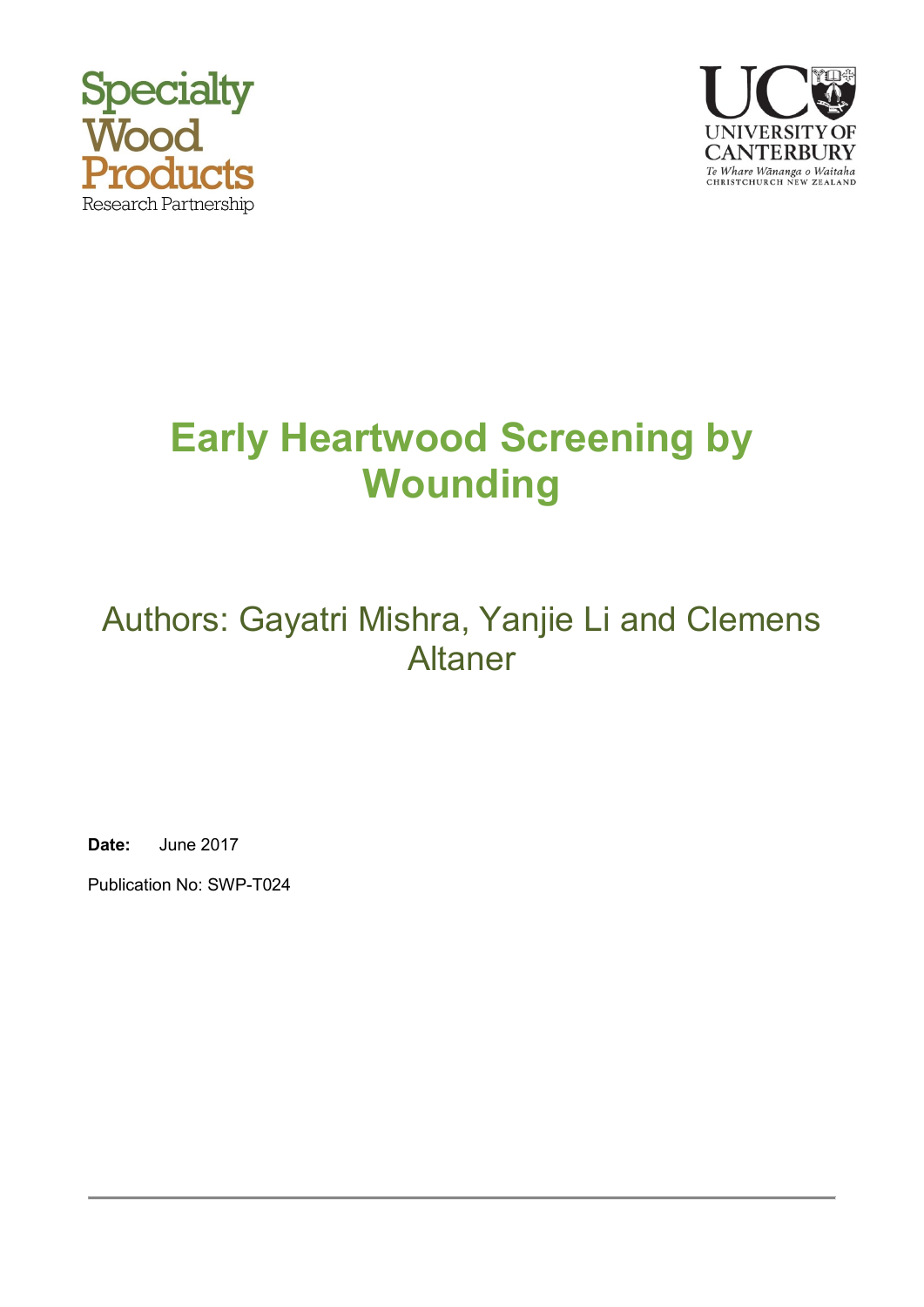## **TABLE OF CONTENTS**

#### **Disclaimer**

This report has been prepared by University of Canterbury for Future Forests Research Ltd subject to the terms and conditions of a research fund agreement dated 1 July 2015.

The opinions and information provided in this report have been provided in good faith and on the basis that every endeavour has been made to be accurate and not misleading and to exercise reasonable care, skill and judgement in providing such opinions and information.

Under the terms of the Services Agreement, University of Canterbury's liability to Future Forests Research Ltd in relation to the services provided to produce this report is limited to the value of those services. Neither University of Canterbury nor any of its employees, contractors, agents or other persons acting on its behalf or under its control accept any responsibility to any person or organisation in respect of any information or opinion provided in this report in excess of that amount.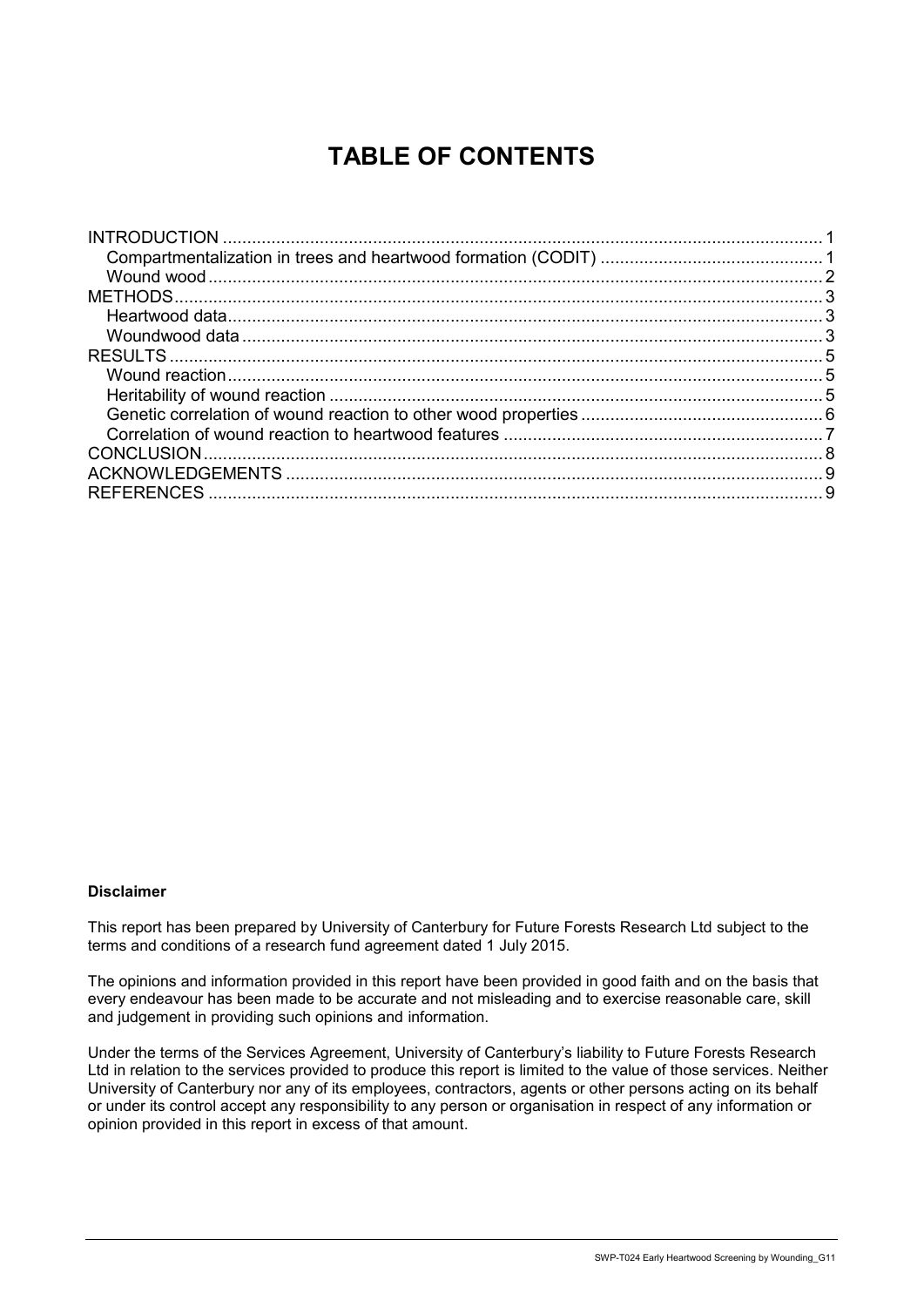## <span id="page-2-0"></span>**INTRODUCTION**

Trees can be screened at age (1-2 years) for wood properties such as growth stress, collapse, density or stiffness (Chauhan and Entwistle, 2010; Chauhan et al., 2013). Early selection reduces trial costs, shortens breeding cycles and ensures timely deployment of improved material. Early selection for heartwood is challenging because heartwood formation in eucalypts only starts at age ~5. Early selection for heartwood would be possible if a strong correlation of heartwood to another tree feature is found.

The wound response of trees has similarities to heartwood formation. Extractives deposited in wound wood originate from a similar metabolic pathway as heartwood. Therefore, the wound response could be correlated to heartwood formation. A strong correlation would allow screening eucalypts for heartwood at age 1-2, i.e. before heartwood is formed. The correlation between heartwood features and the wound reaction of the offspring has been investigated for *Pinus sylvestris* (Harju et al., 2009). They reported a heritability of 0.31 between the pinosylvin, a heartwood compound, concentration in the wound wood of the offspring and that in the heartwood of the mother trees. These results suggested that early testing for heartwood durability may be possible in a breeding programme.

#### <span id="page-2-1"></span>**Compartmentalization in trees and heartwood formation (CODIT)**

Trees have a defence mechanism which is triggered by injury or infection. The concept of a tree's response to wounding was described as 'compartmentalisation', which is also known under the acronym CODIT (Shigo, 1984). Compartmentalization may be considered as a conceptual model related to the process of boundary formation in trees, which prevents the spread of infection in trees. The model describes the defence of trees as two parts, consisting of four different types of static barriers called "walls" that resists the spread of infection. The first part consists of three walls, which are formed prior to infection. Wall 1 resists vertical (axial) spread, wall 2 resists inward (radial) spread, and wall 3 resists lateral (tangential) spread. Among these defence walls wall 1 (axial) is the weakest, whereas, wall 2 is moderately strong. When the injuries approach deeper sheaths of xylem, the resisting power of wall 2 decreases. Wall 3 is the strongest wall of compartmentalization.

<span id="page-2-2"></span>The second part (or wall 4) is formed after injury. Wall 4, the wound reaction, is relevant to this project. Two types of tissue can be distinguished in the response to wounding. First the formation of new callus-like tissue with which trees close the wound. Secondly xylem tissue which was exiting prior wounding and is undergoing anatomical and histochemical changes (Eyles et al., 2003).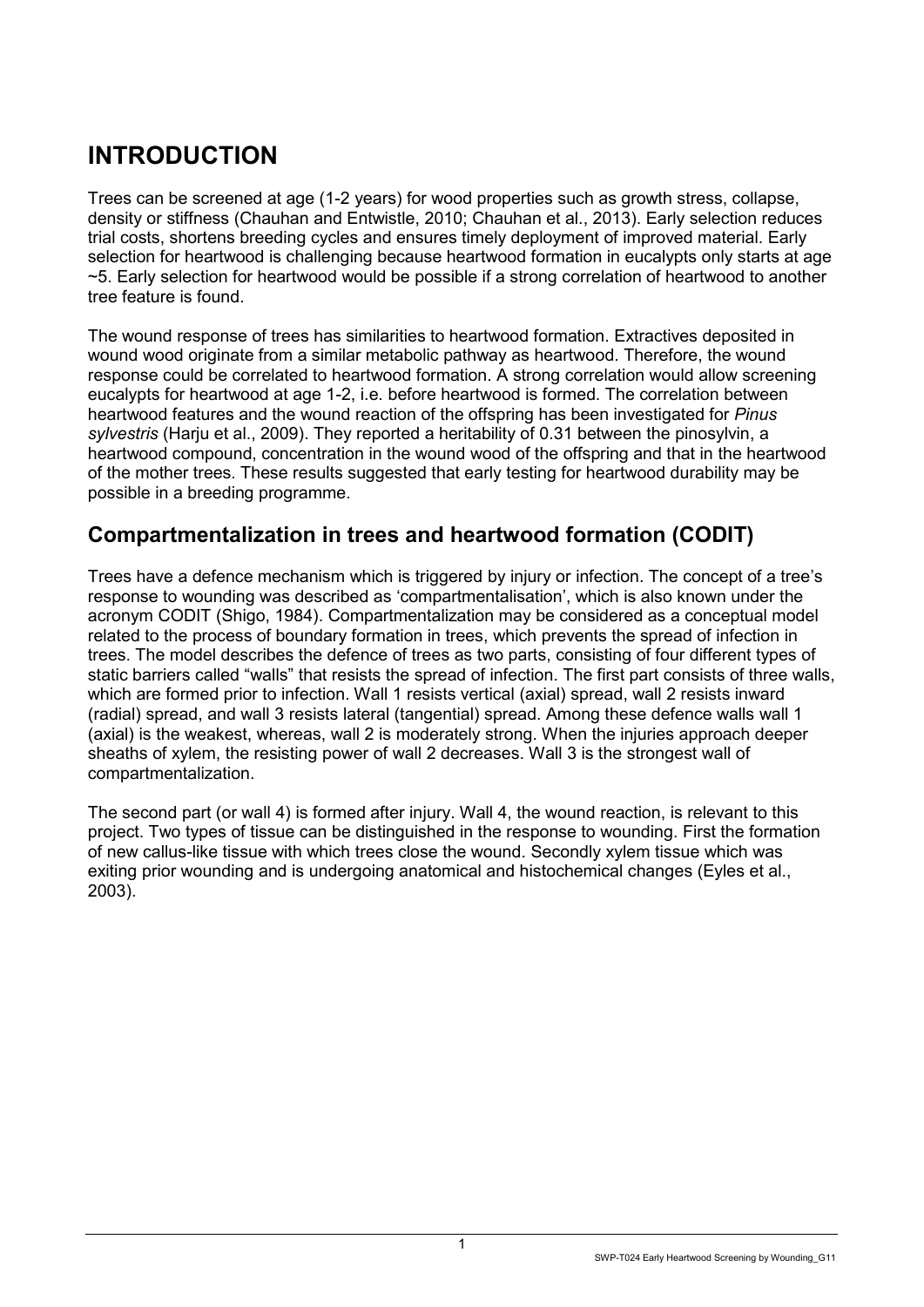#### **Wound wood**

Wound wood is formed in response to mechanical or the microbiological injury. Several terms are used for this dynamic mechanism in trees such as pathological heartwood, protection wood, discoloured wood and reaction zone. Wound wood and heartwood formation have similarities including the presence of secondary metabolites (extractives), reduced permeability and often water content. Both wound wood and heartwood are protective reactions and follow similar metabolic pathways defending plants from microorganisms (Harju et al., 2009). However, wound wood is triggered by external events, whereas heartwood is initiated in response to internal factors (Taylor et al., 2002). The extent of discolouration in wound wood is greatest in the axial direction as compared with radial and tangential directions as the axial compartmentation wall is the weakest (Wardell and Hart, 1970). Both wound wood and heartwood contain a wide range of bioactive compounds (Eyles et al., 2003; Harju et al., 2009). However, the chemical composition of extractives formed in wound wood also differs from those in heartwood (Eyles et al., 2003). No information on the identity of wound wood or heartwood extractives is available for *E. bosistoana*.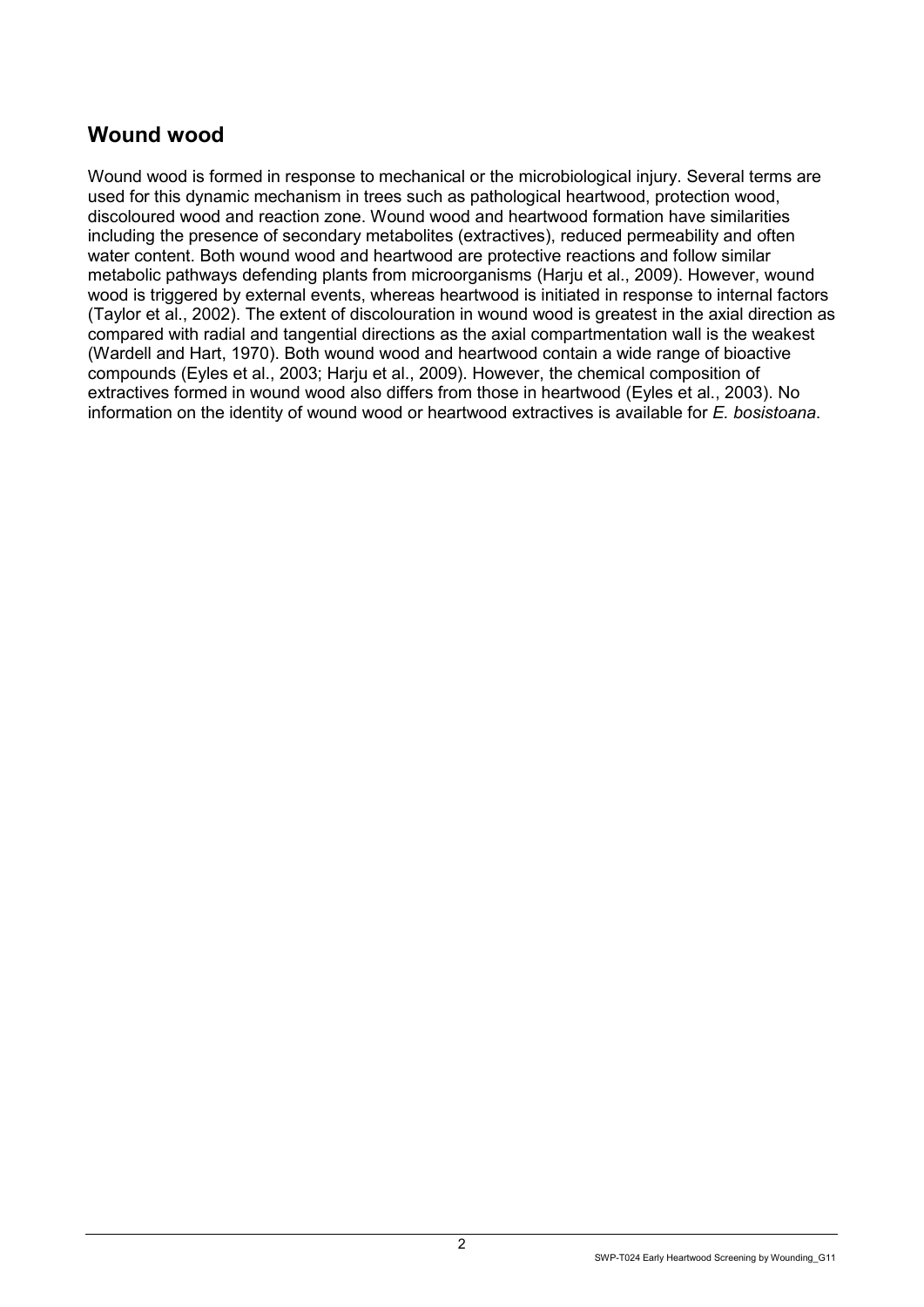### <span id="page-4-0"></span>**METHODS**

#### <span id="page-4-1"></span>**Heartwood data**

Data on heartwood diameter and extractives content were available for *E. bosistoana* from breeding trials planted in 2009. These were established at 3 sites (Craven Road, Lawson East and Lawson North) and assessed in 2016 by taking a ~14 mm diameter core from the base of the stem. The sapwood and heartwood diameter were measured on the green cores after highlighting the heartwood with a pH indicator (methyl orange). The ethanol soluble extractives content was predicted from NIR spectra taken from the cross-section of dried cores. Coring and calibration of NIR for extractive content is reported in another report to SWP.

#### <span id="page-4-2"></span>**Woundwood data**

In 2015 another *E. bosistoana* breeding trial was established at a nursery in Woodville. Trees were planted in family blocks of 8 individuals, with blocks at least 3 times replicated. This trial included 27 families which were also present in the 2009 plantings assessed for heartwood. Only families existing in both trials were considered in this experiment. The surviving individuals with a stem diameter >3 cm in 3 blocks (i.e. up to 24 individual per family) were wounded by drilling a 5 mm hole through the stem at ~50 cm height with a battery powered drill (Figure 1). Trees were wounded on the 29<sup>th</sup> September 2016. Wounds on the trees were marked with spray paint to assist harvest in November 2016. The wounded trees were harvested on the 10<sup>th</sup> November 2016. The wounded section of the stem was recovered and the wound was exposed by splitting through the pith perpendicular to the drilled hole. The wound reaction was assessed with and without staining with a pH indicator (methyl orange). The discoloured zone (wound wood) was measured with a calliper in axial direction. Table 1 lists the number of trees per family for which wound reaction data was obtained.

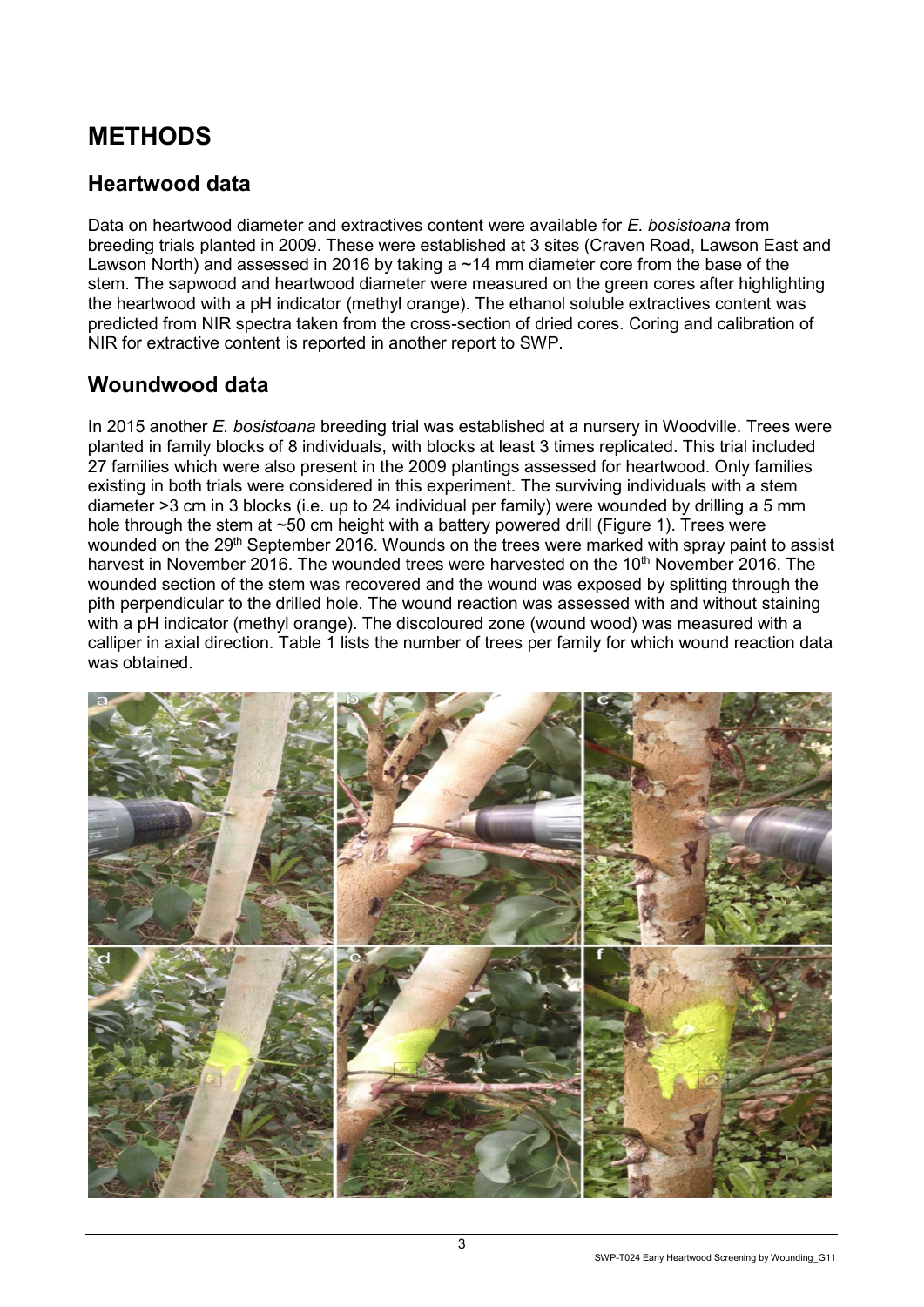Figure 1: Wounding of 1.6 year old *E. bosistoana* by drilling a hole through the stem at ~50 cm height with a battery powered drill (a, b, c). Wounds marked with a box on the trees (d, e, f). Table 1: Wound reaction data aggregated for each family.

| <b>Family</b>           | Number of<br>samples | <b>Wound reaction</b><br>(mm) | $\overline{\mathsf{cv}}$<br>$(\% )$ |
|-------------------------|----------------------|-------------------------------|-------------------------------------|
| A                       | 18                   | 1.02                          | 66                                  |
| $\sf B$                 | 22                   | 0.91                          | 34                                  |
| $\overline{\text{C}}$   | $\overline{22}$      | 0.85                          | 49                                  |
| D                       | $\overline{14}$      | 0.75                          | 61                                  |
| $\overline{E}$          | $\overline{17}$      | 1.21                          | $\overline{47}$                     |
| $\overline{F}$          | 21                   | 0.77                          | $\overline{74}$                     |
| G                       | 20                   | 1.23                          | 42                                  |
| $\overline{\mathsf{H}}$ | $\overline{20}$      | 0.95                          | $\overline{33}$                     |
| $\mathsf{I}$            | $\overline{19}$      | 0.95                          | 33                                  |
| $\overline{\mathsf{J}}$ | $\overline{21}$      | 1.17                          | $\overline{36}$                     |
| $\overline{\mathsf{K}}$ | 17                   | 0.91                          | 57                                  |
| L                       | $\overline{19}$      | 1.17                          | 48                                  |
| M                       | 12                   | 1.14                          | 30                                  |
| $\overline{\mathsf{N}}$ | $\overline{17}$      | 1.17                          | 36                                  |
| $\overline{O}$          | $\overline{21}$      | 1.05                          | 42                                  |
| $\overline{P}$          | $\overline{17}$      | 1.17                          | $\overline{73}$                     |
| Q                       | 18                   | 0.91                          | $\overline{53}$                     |
| R                       | 21                   | 0.86                          | 37                                  |
| $\overline{S}$          | 20                   | 1.10                          | 33                                  |
| $\overline{\mathsf{T}}$ | $\overline{2}1$      | $\overline{1.11}$             | 36                                  |
| U                       | 15                   | 1.00                          | 51                                  |
| V                       | $\overline{11}$      | 0.85                          | $\overline{51}$                     |
| W                       | 15                   | 0.84                          | 44                                  |
| $\overline{\mathsf{X}}$ | $\overline{13}$      | 1.21                          | 46                                  |
| $\overline{\mathsf{Y}}$ | $\overline{18}$      | 0.94                          | $\overline{45}$                     |
| $\overline{Z}$          | $\overline{13}$      | 1.05                          | $\overline{41}$                     |
| Aa                      | $\overline{8}$       | 1.64                          | 66                                  |
| $\overline{All}$        | 470                  | 1.02                          | 50                                  |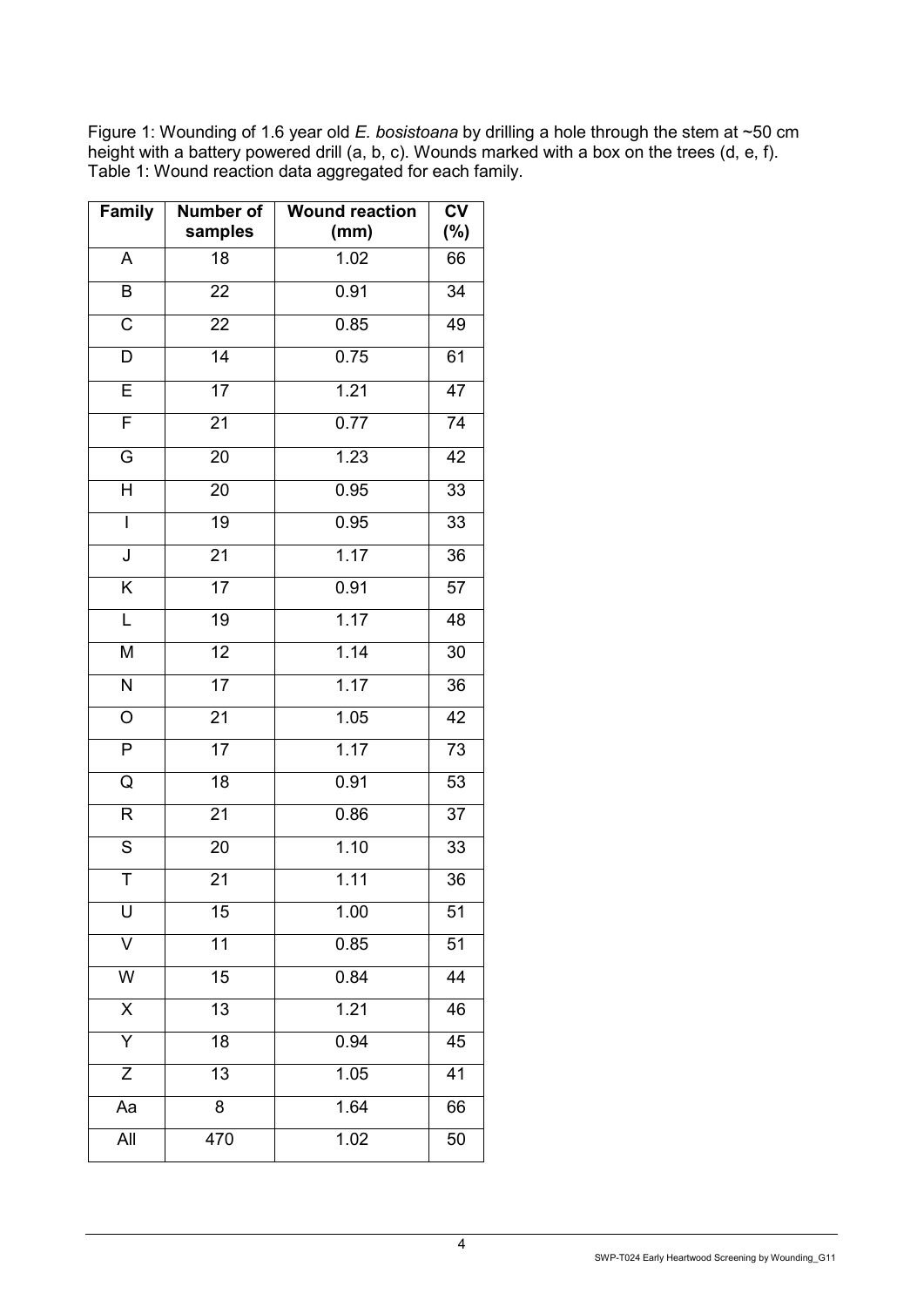## <span id="page-6-0"></span>**RESULTS**

#### <span id="page-6-1"></span>**Wound reaction**

The wounded sections of the stem recovered by splitting showed variation in the extent of wound reaction between trees but were identical for the 2 stem halves (Figure 2). A large within family variation in the wound reaction was observed (Table 1; Figure 3). This could have been partly due to the inaccurate assessment of the wound reaction or due to a low genetic control of the trait. The area of wounding often contained knots and these might have added noise to the wound reaction data.



Figure 2: Representative wound reaction in *E. bosistoana* 6 weeks after wounding. Discolouration (marked with a box) was accessed with (a, b) and without (c, d) pH indicator (methyl orange).

#### <span id="page-6-2"></span>**Heritability of wound reaction**

Figure 3 shows the 27 *E. bosistoana* families ranked for wound response 6 weeks after wounding. The heritability of the wound reaction was estimated from the data. The heritability of the wound reaction was 0.26 with a 95% credibility interval of 0.00 to 0.53. The genetic control was similar to that of growth-strain but lower than those of other physical wood properties for trees in this trial. A heritability of 0.26 would allow for genetic selection, however selection for wound reaction is not desirable in itself as the amount of wound reaction is of no commercial benefit. However, if the wound reaction is correlated to a trait of commercial interest it can be used as a proxy for genetic selection. This can be useful if the wound reaction is more efficient (cost, time) to analyse than the target trait.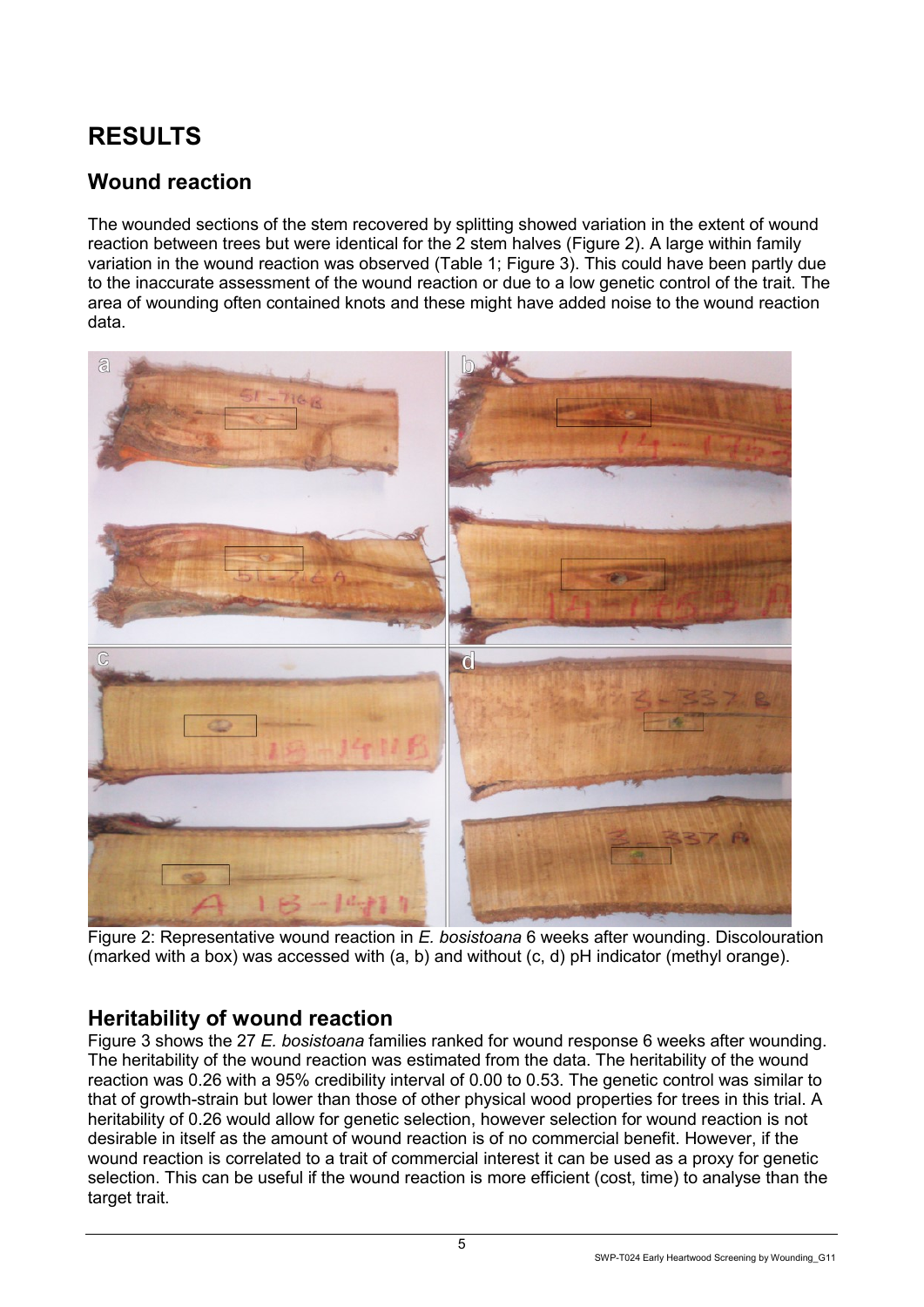

Figure 3: 27 *E. bosistoana* ranked for the size of their wound response 6 weeks after wounding.

#### <span id="page-7-0"></span>**Genetic correlation of wound reaction to other wood properties**

A range of wood properties had been measured for the wounded trees in conjunction with the SFF project 407602 "*Minimising growth-strain in eucalypts to transform processing*". Genetic correlation are given in Table 2. No strong correlations between the axial length of the wound reaction and other wood properties or tree size were observed. This implies that the wound reaction cannot be used as a proxy measure for those traits. In particular the independence of the wound reaction from tree size is noteworthy as larger trees with large and small wound reaction can be found. This might indicate that the available physiological resources for a tree are not a restricting factor for wound response.

| <b>Trait</b>         | <b>Genetic correlation to wound reaction</b> |
|----------------------|----------------------------------------------|
| Growth-strain        | $-0.02$ $(-0.64, 0.60)$                      |
| Acoustic velocity    | $0.15$ ( $-0.25$ , $0.55$ )                  |
| Density              | $0.27$ (-0.17, 0.70)                         |
| <b>Stiffness</b>     | $0.22$ (-0.20, 0.64)                         |
| Volumetric shrinkage | $0.26$ (-0.25, 0.76)                         |
| Tree height          | $0.04$ ( $-0.65, 0.73$ )                     |
| <b>Diameter</b>      | $0.08$ ( $-0.68$ , $0.84$ )                  |

Table 2: Genetic correlations between length of axial wound reaction and other wood properties and tree size in *E. bosistoana* at age ~2. 95% credibility intervals are given in parentheses.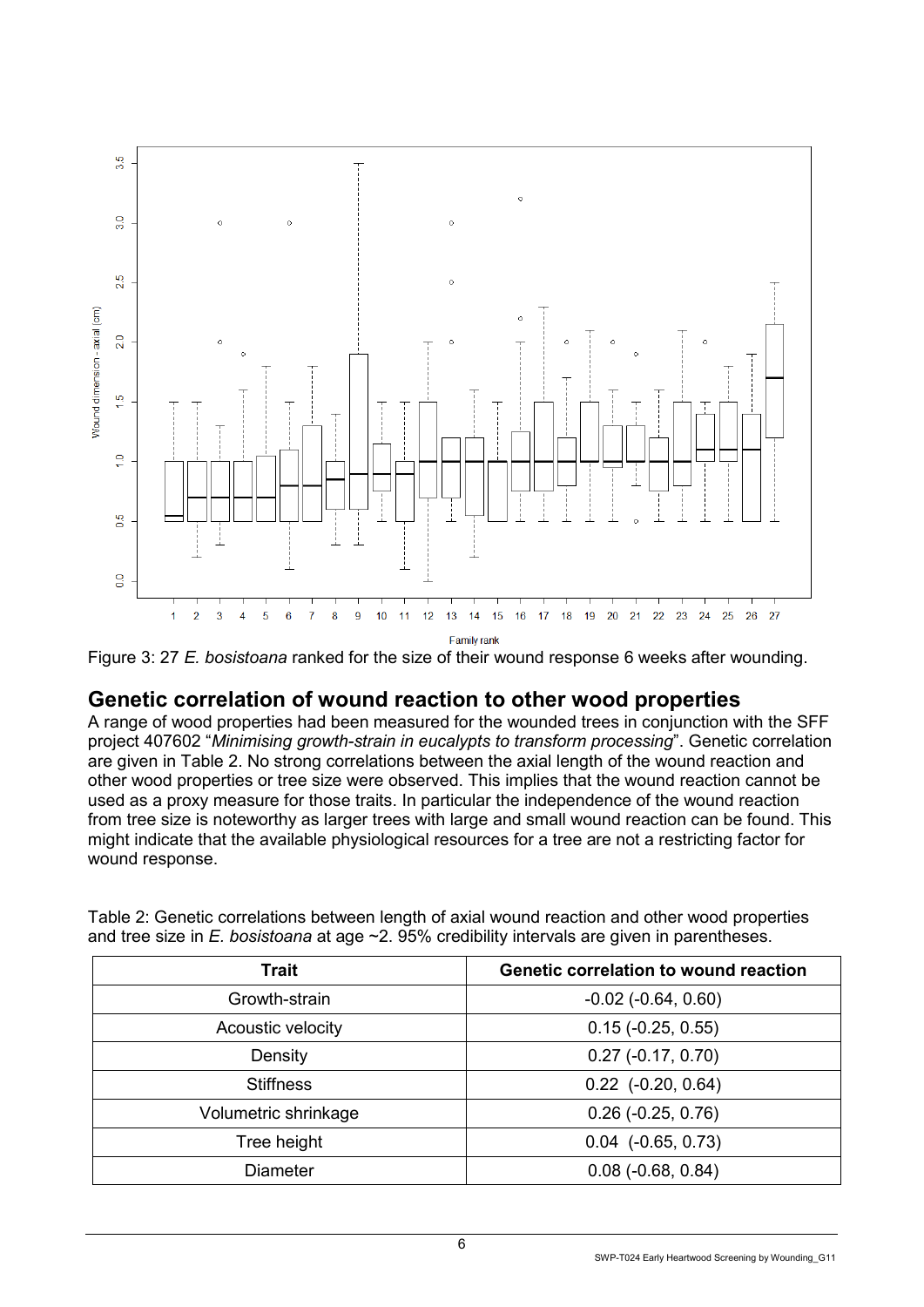#### <span id="page-8-0"></span>**Correlation of wound reaction to heartwood features**

Heartwood features were not assessed on the same trees which were wounded. However, heartwood data was available for the same families from another trial. Therefore correlation between heartwood and wound reaction traits was possible on a family basis. The amount of heartwood as well as the extractive content within the heartwood differed between the sites. Differences were observed for the population means as well as the individual family means. This indicated an environmental as well as a G x E interaction for heartwood traits. Further details can be found in a separate SWP report (SWP-T012).

No strong correlations were found between the axial dimensions of the wound reaction and heartwood diameter or extractive content for the individual sites or the pooled data (Table 3). The weak correlations between wound reaction and heartwood diameter for Lawson East and the pooled data as well as the extractive content at Lawson North were not significant considering the large confidence intervals.

Table 3: Correlations between family means of length of axial wound reaction (cm) and heartwood diameter (cm) as well as extractive content (%). 95% credibility intervals are given in parentheses.

<span id="page-8-1"></span>

| Site         | <b>Heartwood diameter</b>    | <b>Extractive content</b>    |
|--------------|------------------------------|------------------------------|
| Lawson North | $-0.18$ ( $-0.57$ , $0.27$ ) | $-0.11$ ( $-0.52$ , $0.34$ ) |
| Lawson East  | $-0.30$ $(-0.61, 0.95)$      | $0.12$ ( $-0.28$ , $0.48$ )  |
| Craven Road  | $-0.15$ ( $-0.50, 0.25$ )    | $-0.07$ ( $-0.44$ , $0.32$ ) |
| All          | $-0.28$ $(-0.60, 0.11)$      | $0.00$ ( $-0.38$ , $0.38$ )  |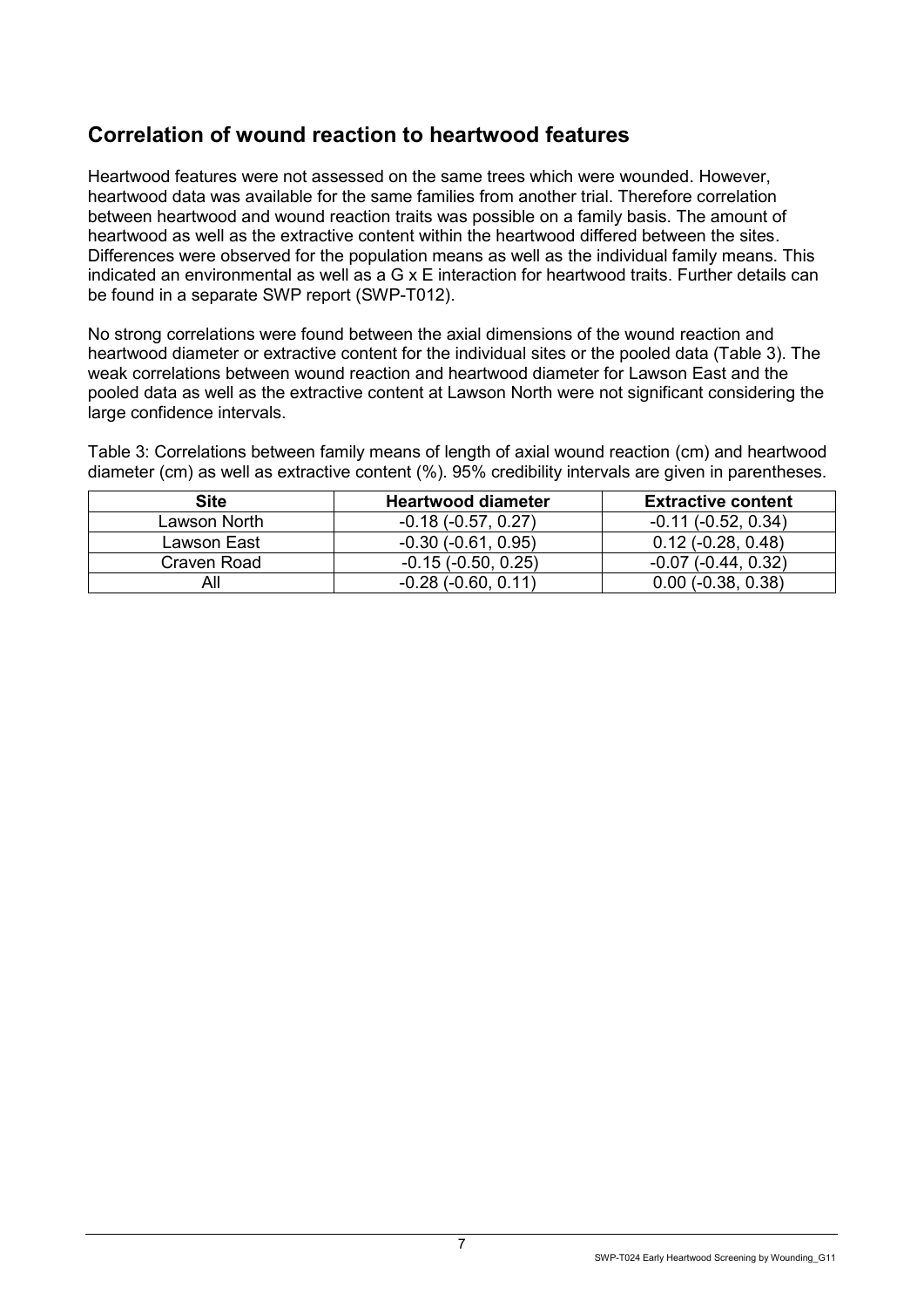## **CONCLUSION**

The extension of the axial wound response of ~2-year old *E. bosistoana* seedlings was found to be heritable ( $h^2$ =0.26 with a 95% credibility interval of 0.00 to 0.53). However, no correlation between the axial wound response in the ~2-year old seedlings and heartwood diameter or extractive content in 7-year old trees was found. Therefore it is not possible to assess heartwood formation early in a breeding programme by measuring the axial wound response in 2-year old seedlings.

On a first glance this was somewhat different to a report which found that the amount of individual heartwood compounds in mother trees was genetically related to the amount of those compounds in wound wood of young offspring (Harju et al., 2009). This report suggested that it could be possibility to screen *P. sylvestris* early for natural durability. However, a key difference between the work on *P. sylvestris* and *E. bosistoana* is the former assessed individual chemical extractive compounds while the latter assessed the size of the wound reaction, the size of the heartwood and the total amount of ethanol soluble compounds. It also should be noted that the strength of genetic correlations differed between the individual compounds in *P. sylvestris*.

Therefore it might still be possible to screen *E. bosistoana* early (at age ~2 years) for natural durability but with a different assessment of the wound reaction. Quantifying individual compounds in the wound wood for breeding purposes is not as attractive as assessing the dimensions of the wound reaction as the analysis is labour intensive and costly.

Finally, axial wound dimensions were not significantly correlated to any other wood properties in the 2-year old seedling. This might suggest that wounding for example by pruning has no significant effect on wood formation of the stem apart from that in close proximity of the wound.